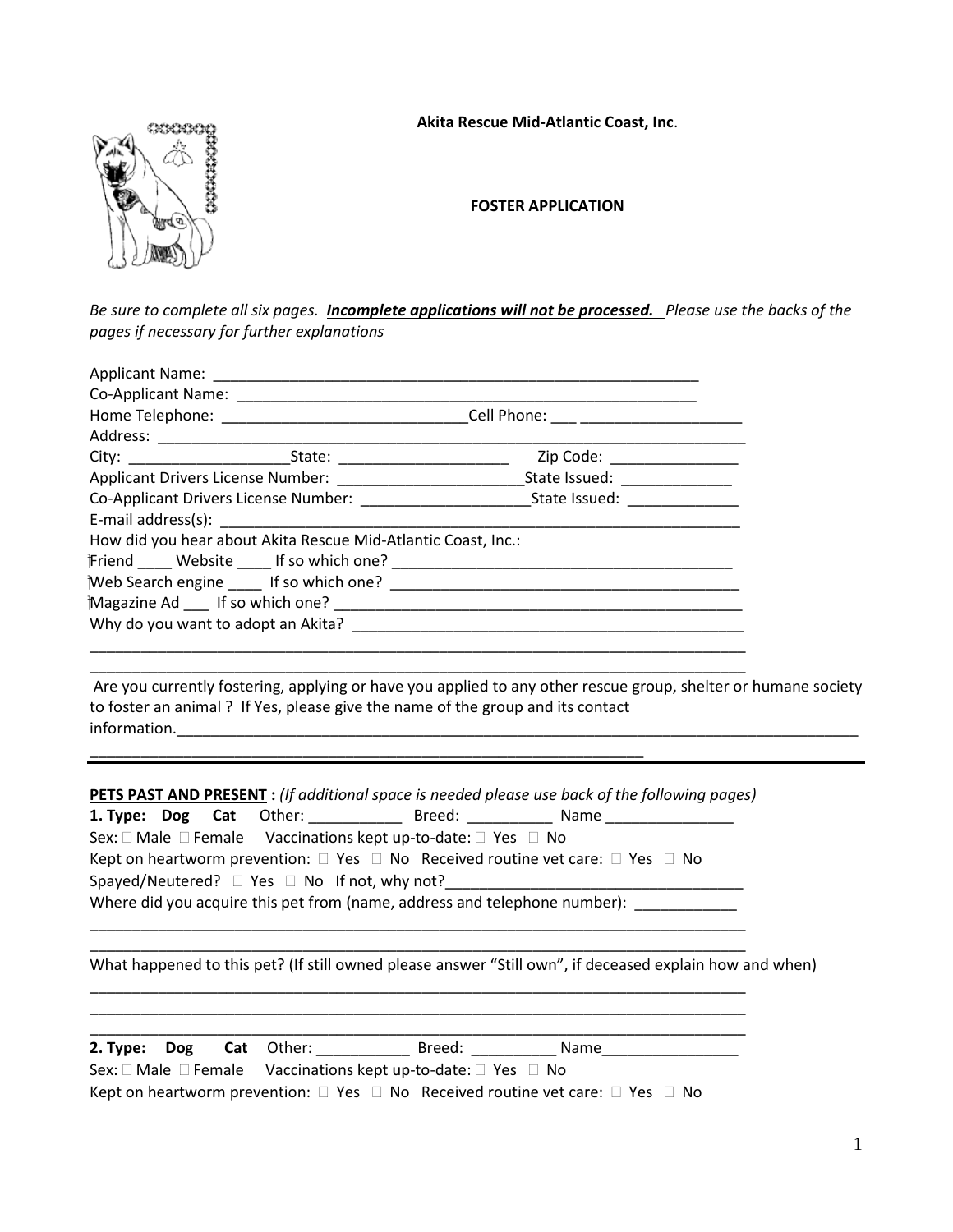Spayed/Neutered? Yes No If not, why not?\_\_\_\_\_\_\_\_\_\_\_\_\_\_\_\_\_\_\_\_\_\_\_\_\_\_\_\_\_\_\_\_\_\_ Where did you acquire this pet from (name, address and telephone number): \_\_\_\_\_\_\_\_\_\_\_\_

\_\_\_\_\_\_\_\_\_\_\_\_\_\_\_\_\_\_\_\_\_\_\_\_\_\_\_\_\_\_\_\_\_\_\_\_\_\_\_\_\_\_\_\_\_\_\_\_\_\_\_\_\_\_\_\_\_\_\_\_\_\_\_\_\_\_\_\_\_\_\_\_\_\_\_\_\_

| What happened to this pet? (If still owned please answer "Still own", if deceased explain how and when)                                                                                                                                                                                                                                                                                                                                                                                                          |
|------------------------------------------------------------------------------------------------------------------------------------------------------------------------------------------------------------------------------------------------------------------------------------------------------------------------------------------------------------------------------------------------------------------------------------------------------------------------------------------------------------------|
| 3. Type: Dog Cat Other: ______________ Breed: _______________ Name______________<br>Sex: □ Male □ Female Vaccinations kept up-to-date: □ Yes □ No<br>Kept on heartworm prevention: $\square$ Yes $\square$ No Received routine vet care: $\square$ Yes $\square$ No<br>Spayed/Neutered? □ Yes □ No If not, why not?<br>Where did you acquire this pet from (name, address and telephone number): _____________                                                                                                   |
| What happened to this pet? (If still owned please answer "Still own", if deceased explain how and when)                                                                                                                                                                                                                                                                                                                                                                                                          |
| Have you ever taken a dog through obedience class? $\square$ Yes $\square$ No<br>Are you willing to attend obedience classes? $\Box$ Yes $\Box$ No<br>How much do you think the yearly cost is for routine vet care (shots, heartworm test and meds, exams)<br>How much is the monthly cost is for a premium dog food and heartworm medication ?<br><b>SINGLE OWNERS ONLY</b><br>Will you continue to foster your current dog if you become involved with someone who does not like or is<br>afraid of your dog? |
| Will you continue to foster your current dog if you become involved with someone who has children who are<br>afraid of or allergic to your dog?                                                                                                                                                                                                                                                                                                                                                                  |
| Will you continue to foster your current dog if you become involved with someone who is or becomes allergic                                                                                                                                                                                                                                                                                                                                                                                                      |
| <b>COUPLES ONLY</b><br>Would one of you be willing to continue to foster your current dog if you break up or divorce?                                                                                                                                                                                                                                                                                                                                                                                            |
| If you are currently childless, how would having a child affect the dog you are currently                                                                                                                                                                                                                                                                                                                                                                                                                        |
| <b>HOUSING INFORMATION:</b><br>How many adults living in your household? _______What relationship to you? ___________                                                                                                                                                                                                                                                                                                                                                                                            |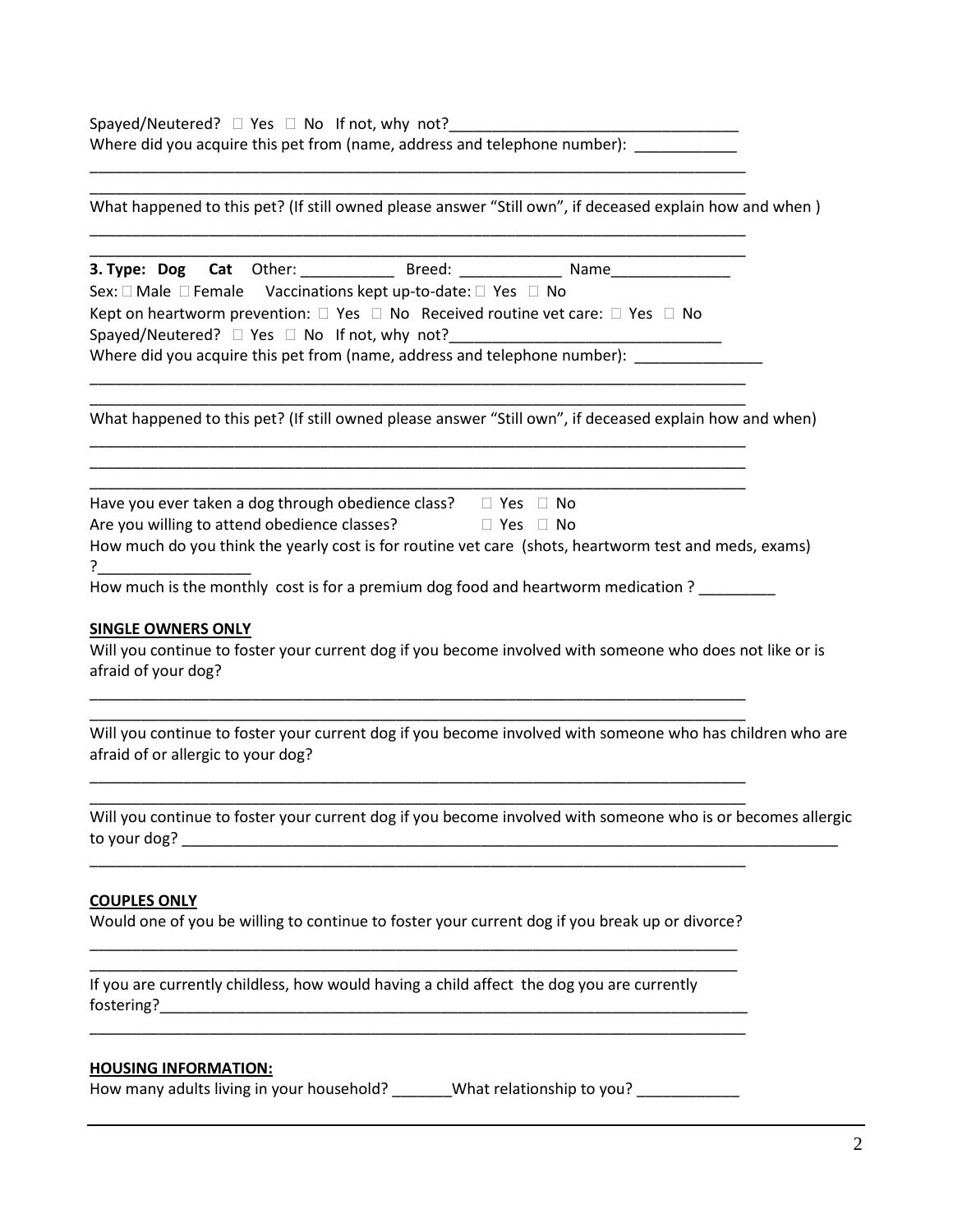| Are there children residing in your household/visiting on a regular basis?                                                                                                                                                                                                                                                                                                                                                                                                                                                                                                                                                                     |             |                                                             | $\Box$ Yes $\Box$ No |  |
|------------------------------------------------------------------------------------------------------------------------------------------------------------------------------------------------------------------------------------------------------------------------------------------------------------------------------------------------------------------------------------------------------------------------------------------------------------------------------------------------------------------------------------------------------------------------------------------------------------------------------------------------|-------------|-------------------------------------------------------------|----------------------|--|
| Child's age: ________                                                                                                                                                                                                                                                                                                                                                                                                                                                                                                                                                                                                                          | □ Male      | $\Box$ Female                                               |                      |  |
| Child's age: $\frac{1}{2}$                                                                                                                                                                                                                                                                                                                                                                                                                                                                                                                                                                                                                     | $\Box$ Male | $\Box$ Female                                               |                      |  |
| Child's age: $\frac{1}{2}$                                                                                                                                                                                                                                                                                                                                                                                                                                                                                                                                                                                                                     | $\Box$ Male | $\square$ Female                                            |                      |  |
| Child's age: $\frac{1}{\sqrt{1-\frac{1}{2}}\cdot\frac{1}{\sqrt{1-\frac{1}{2}}}}$                                                                                                                                                                                                                                                                                                                                                                                                                                                                                                                                                               | $\Box$ Male | $\square$ Female                                            |                      |  |
| If interested in fostering, do you have the ability to keep the Akita separate from other pets?                                                                                                                                                                                                                                                                                                                                                                                                                                                                                                                                                |             |                                                             |                      |  |
| Does your homeowner's insurance allow you to have an Akita? Yes_____ No______<br>Does your homeowner's association allow you to have an Akita? Yes___ No ______<br>Is there anyone home during the day? □ Yes □ No If so who? _____________________<br>Do you do day care in your home? $\Box$ Yes $\Box$ No<br>In relation to your residence, do you: $\Box$ Own $\Box$ Rent<br>If renting, does the lease permit large dogs, specifically an Akita? $\Box$ Yes $\Box$ No (If yes, attach copy of lease to<br>application please. The application will not be processed without proof that Akitas are permitted on<br>leased/rental premises) |             |                                                             |                      |  |
| And how long did you live there? _______________<br>What is your lot size? $\frac{1}{\frac{1}{\sqrt{1-\frac{1}{\sqrt{1-\frac{1}{\sqrt{1-\frac{1}{\sqrt{1-\frac{1}{\sqrt{1-\frac{1}{\sqrt{1-\frac{1}{\sqrt{1-\frac{1}{\sqrt{1-\frac{1}{\sqrt{1-\frac{1}{\sqrt{1-\frac{1}{\sqrt{1-\frac{1}{\sqrt{1-\frac{1}{\sqrt{1-\frac{1}{\sqrt{1-\frac{1}{\sqrt{1-\frac{1}{\sqrt{1-\frac{1}{\sqrt{1-\frac{1}{\sqrt{1-\frac{1}{\sqrt{1-\frac{1}{\sqrt{1-\frac{1}{\sqrt{1-\frac{$                                                                                                                                                                              |             |                                                             |                      |  |
| If you do not have a fenced yard, are you willing to walk your foster at least 3 times daily or put a<br>kennel run provided by ARMAC on your property □ Yes □ No<br>If there are no children or other animals in your house, are there foreseeable times the Akita will have to<br>spend visiting with children or other animals? $\Box$ Yes $\Box$ No                                                                                                                                                                                                                                                                                        |             |                                                             |                      |  |
| Are there any unusual circumstances to which the Akita will have to adjust? $\square$ Yes $\square$ No<br>If so, please explain: The contract of the contract of the contract of the contract of the contract of the contract of the contract of the contract of the contract of the contract of the contract of the contract of the con                                                                                                                                                                                                                                                                                                       |             |                                                             |                      |  |
| Who will be the primary caregiver?<br>Do all family members want to foster an Akita? □ Yes □ No Who is unsure? ____________                                                                                                                                                                                                                                                                                                                                                                                                                                                                                                                    |             | <u> 1990 - Johann Stoff, amerikansk politiker (d. 1980)</u> |                      |  |
| Does anyone in the family have seasonal or pet allergies? $\Box$ Yes $\Box$ No<br>If yes please explain type of allergies and whether medical care is being provided: _________                                                                                                                                                                                                                                                                                                                                                                                                                                                                |             |                                                             |                      |  |
| Can you devote a minimum of one-hour daily (aside from feeding, grooming, letting the Akita in and out) of<br>quality time with the Akita?<br>Please list your hobbies and interests, (i.e., sports, theatre, reading, etc.):                                                                                                                                                                                                                                                                                                                                                                                                                  |             | $\Box$ Yes $\Box$ No                                        |                      |  |
|                                                                                                                                                                                                                                                                                                                                                                                                                                                                                                                                                                                                                                                |             |                                                             |                      |  |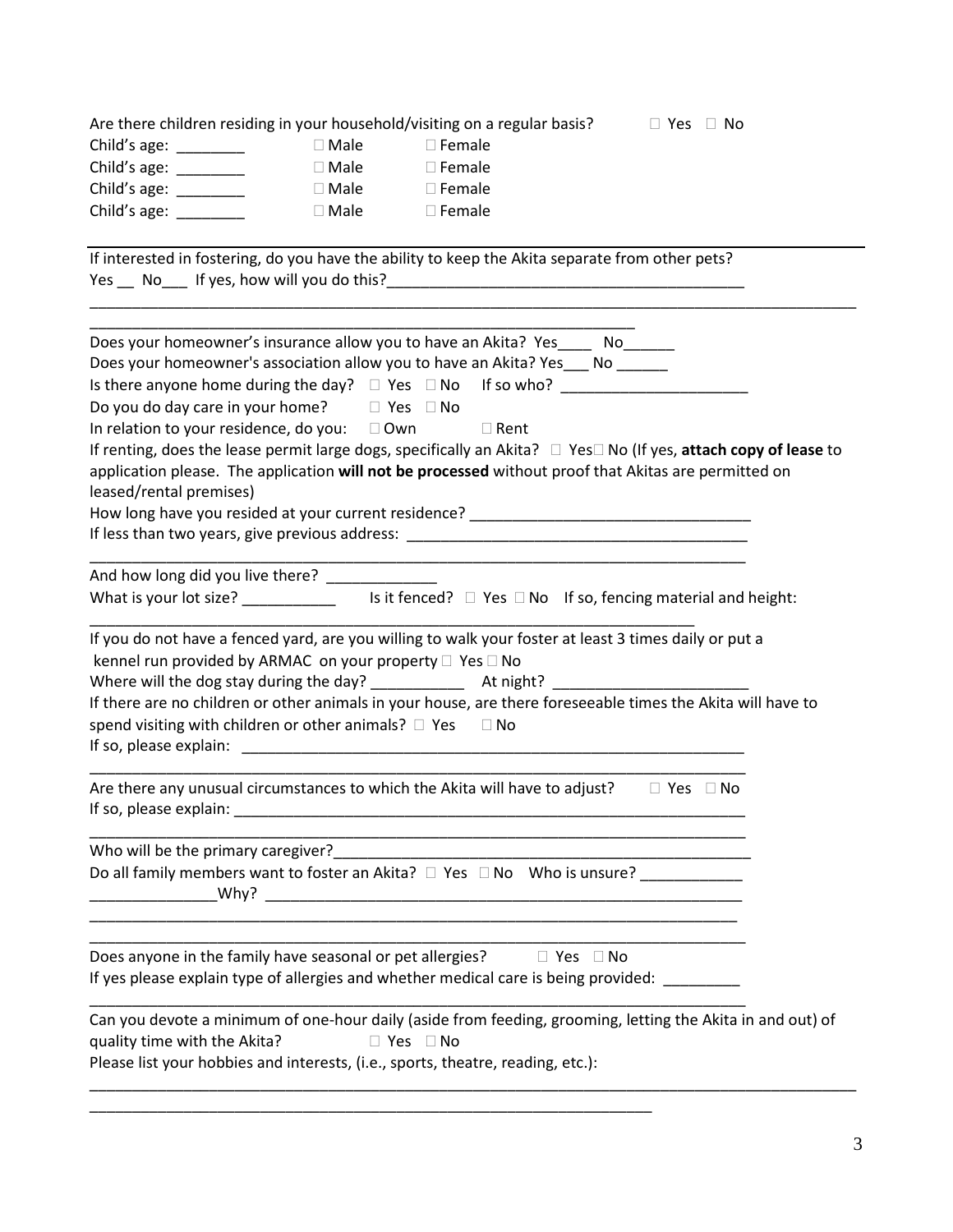| <b>OCCUPATIONAL INFORMATION:</b>              |                      |                                                                                                                |  |
|-----------------------------------------------|----------------------|----------------------------------------------------------------------------------------------------------------|--|
| Applicant's occupation: _____________________ |                      | Work hours: _______________________                                                                            |  |
|                                               |                      |                                                                                                                |  |
|                                               |                      |                                                                                                                |  |
|                                               |                      |                                                                                                                |  |
|                                               |                      |                                                                                                                |  |
|                                               |                      | If one-year or less, please provide the name, address, and telephone number of previous                        |  |
|                                               |                      |                                                                                                                |  |
|                                               |                      |                                                                                                                |  |
|                                               |                      |                                                                                                                |  |
|                                               |                      |                                                                                                                |  |
|                                               |                      |                                                                                                                |  |
|                                               |                      |                                                                                                                |  |
|                                               |                      | If one-year or less, please provide the name, address, and telephone number of previous employer:              |  |
|                                               |                      | If anyone else in your household will be caring for the Akita, please provide the following:                   |  |
|                                               |                      |                                                                                                                |  |
|                                               |                      |                                                                                                                |  |
|                                               |                      |                                                                                                                |  |
|                                               |                      |                                                                                                                |  |
|                                               |                      |                                                                                                                |  |
| <b>LEGAL INFORMATION:</b>                     |                      |                                                                                                                |  |
|                                               |                      | Have you or anyone in your household ever been charged with and/or convicted of spousal, child, or animal      |  |
|                                               |                      | abuse, neglect or cruelty anywhere in this or any other country $\Box$ Yes $\Box$ No                           |  |
|                                               |                      |                                                                                                                |  |
|                                               |                      | Have either you or the co-applicant currently filing, about to file, or filed for bankruptcy within the past 5 |  |
| years: □ Yes □ No                             |                      |                                                                                                                |  |
| If so, please explain who, when and why:      |                      |                                                                                                                |  |
|                                               |                      | Are you informed of local zoning and dog ownership ordinances? $\Box$ Yes $\Box$ No                            |  |
| Will you be in compliance?                    | $\Box$ Yes $\Box$ No |                                                                                                                |  |
|                                               |                      | Have you ever been convicted of, pled "nolo contendere" (no contest) to, or received a deferred or suspended   |  |
|                                               |                      | sentence for a crime more serious than a parking offense in this or any other state, territory, or country?    |  |
|                                               |                      |                                                                                                                |  |
|                                               |                      |                                                                                                                |  |

# **VETERINARIAN REFERENCES:**

Please provide the following information for any veterinarians that you use, or have used in the past, to treat your pets. If additional space is needed, please use the back of this page.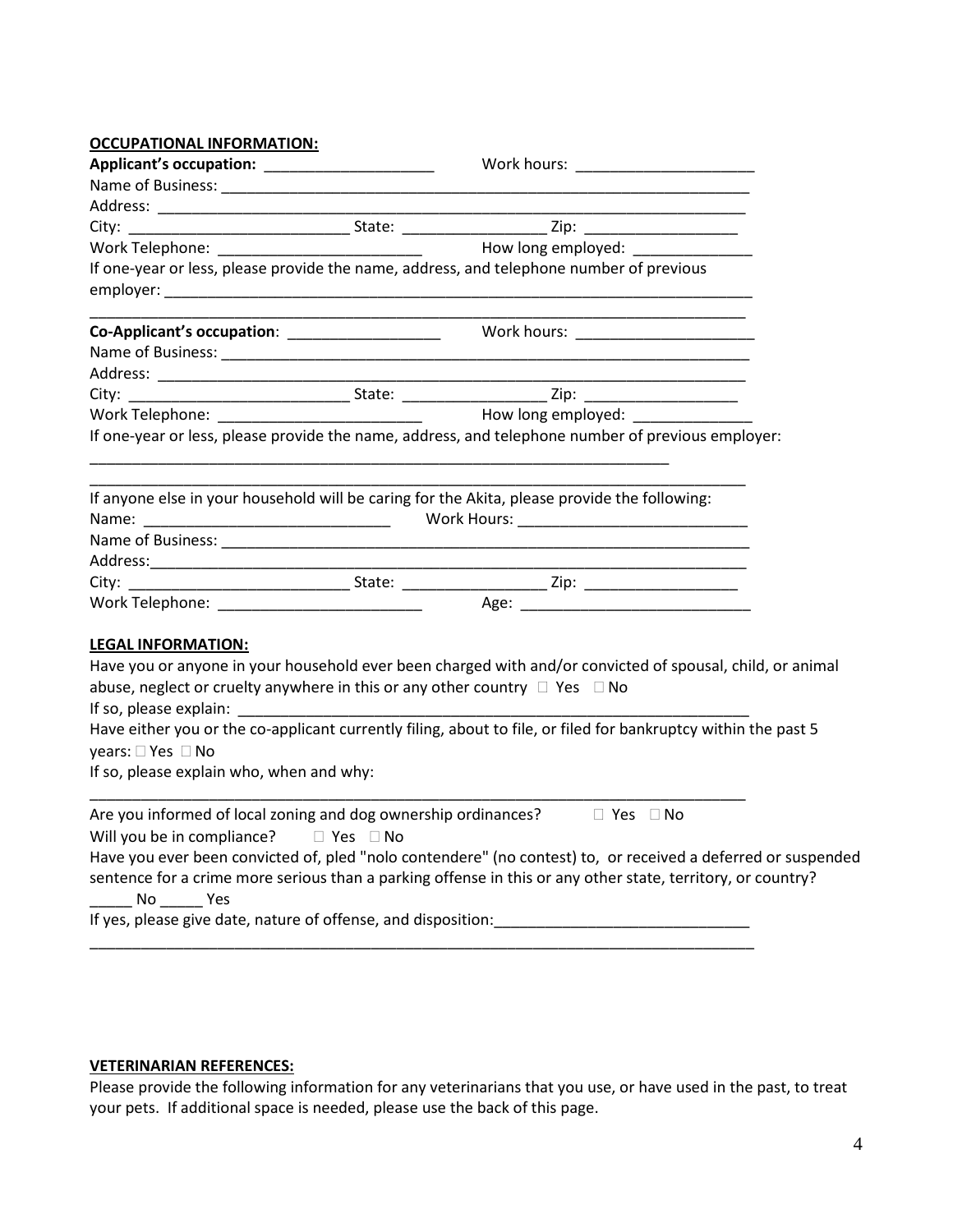| Address: _____________________ |                                                                                                                                                                                                                                |                                                                                  |  |
|--------------------------------|--------------------------------------------------------------------------------------------------------------------------------------------------------------------------------------------------------------------------------|----------------------------------------------------------------------------------|--|
|                                |                                                                                                                                                                                                                                |                                                                                  |  |
|                                |                                                                                                                                                                                                                                | Pet(s) treated there (please provide names): ___________________________________ |  |
|                                |                                                                                                                                                                                                                                |                                                                                  |  |
|                                |                                                                                                                                                                                                                                |                                                                                  |  |
|                                |                                                                                                                                                                                                                                |                                                                                  |  |
|                                |                                                                                                                                                                                                                                |                                                                                  |  |
|                                |                                                                                                                                                                                                                                |                                                                                  |  |
| Approximate Dates Used:        | From: the contract of the contract of the contract of the contract of the contract of the contract of the contract of the contract of the contract of the contract of the contract of the contract of the contract of the cont |                                                                                  |  |

### **PERSONAL REFERENCES:**

Please provide the following information for at least two individuals, *who are not related to you*, who have known you at least one year and preferably know your current or past pets.

| Address: | Telephone Number: _______________________                                                                                                                                                                                              |
|----------|----------------------------------------------------------------------------------------------------------------------------------------------------------------------------------------------------------------------------------------|
|          | City: __________________________                                                                                                                                                                                                       |
| Address: | Telephone Number: _______________________                                                                                                                                                                                              |
|          | State: and the state of the state of the state of the state of the state of the state of the state of the state of the state of the state of the state of the state of the state of the state of the state of the state of the<br>Zip: |

May we visit your home?  $\Box$  Yes  $\Box$  No May we check your references to verify the information you have provided?  $\Box$  Yes  $\Box$  No Remembering that Akitas rarely co-exist peacefully with same sex of any breed, and the majority of rescue dogs are adults or young adults, what sex and general age category do you have in mind to foster? Age Male Female Although we cannot choose dogs by coat color or coat length, do you have a preference? Color? Color? Color Color Color Color Color Color Color Color Color Color Color Color Color Color Color Color Color Color Color Color Color Color Color Color Color Color Color Color Color Color Color Color Color Color Colo

Your social security number will be requested on your foster contract if you foster for us. For those of you worried about privacy concerns, this information is not stored in any computer files. We do not sell information given to us. We have never had any information leaks. All information given in the application or on the adoption contract will be used for adoption purposes only, and will not be released for any other purpose without your permission. We are happy to give references from previous adopters/foster homes

## **AGREEMENT:**

By signing this legally binding agreement you, the undersigned, are stating that you are at least 18 years of age and that you fully understand that any misrepresentation of yourself or any untruths herein this application that are discovered at a later date will invalidate any foster agreement, disqualify you from being an adopter/foster from ARMAC, and ARMAC will immediately remove, without notice, any and all ARMAC dogs from your care. In addition, by signing this agreement you, the undersigned, are stating that you fully understand that any misrepresentation of yourself or any untruths herein this application that are discovered at a later date that disqualify you from being an foster may be shared with other humane organizations if they query ARMAC.